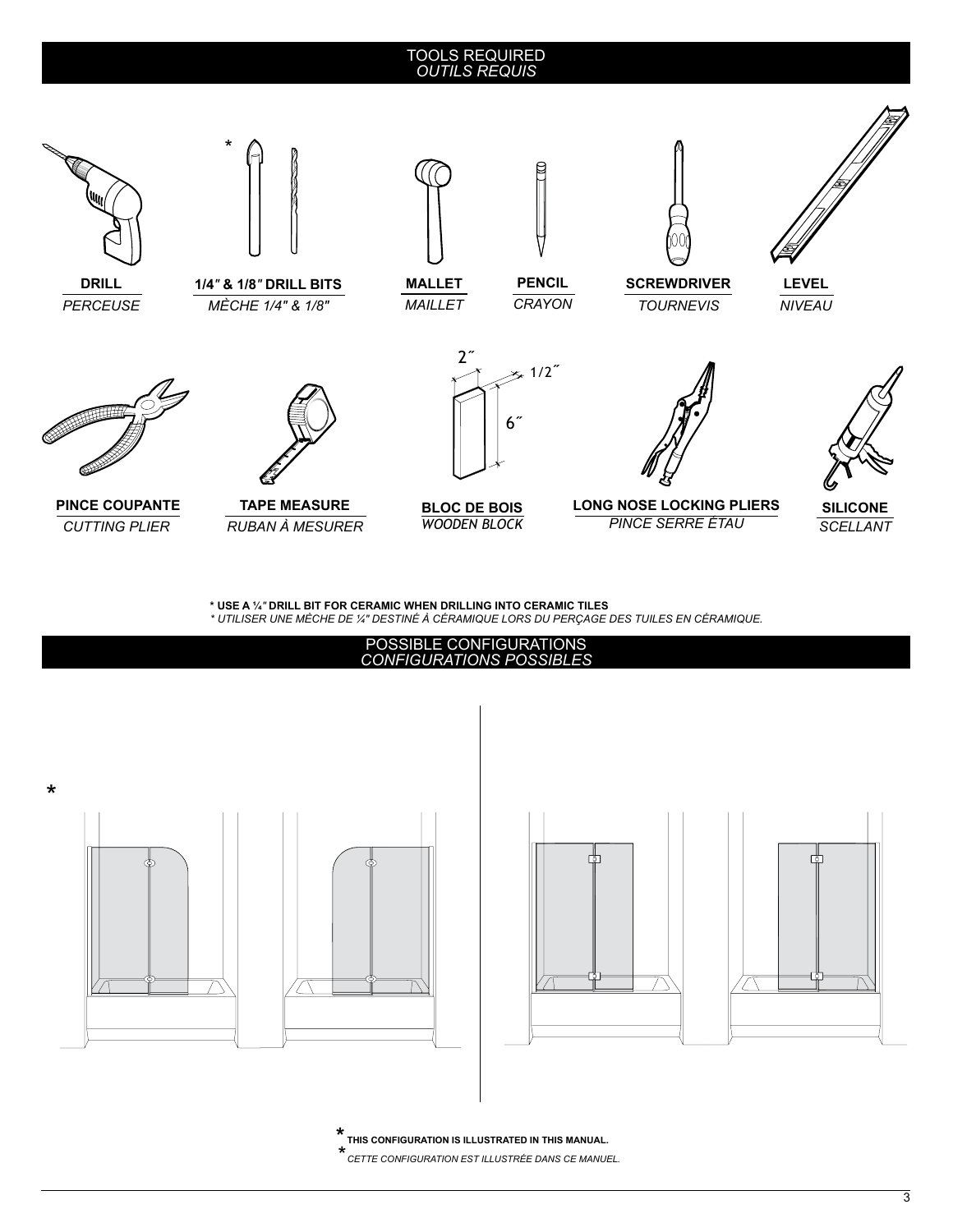## **PARTS LISTING /** *LISTE DES PIÈCES*





| <b>ITEM</b>    | <b>PIÈCES / PARTS</b>                                                 | QTY            |
|----------------|-----------------------------------------------------------------------|----------------|
| 1              | SYSTÈME DE SUPPORT / SUPPORT SYSTEM                                   | 1              |
| $\overline{2}$ | JAMBAGE / WALL JAMB                                                   | 1              |
| 3a             | <b>PANNEAU FIXE / SIDE PANEL</b>                                      | $\mathbf{1}$   |
| 3 <sub>b</sub> | <b>EXTENSEUR / EXPANDER</b>                                           | $\mathbf{1}$   |
| 3 <sub>c</sub> | JOINT D'ÉTANCHÉITÉ / GASKET                                           | $\mathbf{1}$   |
| 4              | PROFILÉ "U" EN ALUMINIUM / ALUMINUM «U» CHANNEL                       | 1              |
| 5              | CHARNIÈRE / HINGE                                                     | $\mathbf{2}$   |
| 6              | <b>BLOCS NIVELEURS / LEVELING BLOCKS</b>                              | $\overline{2}$ |
| $\overline{7}$ | JOINT INFÉRIEUR / BOTTOM DOOR GASKET                                  | $\mathbf{1}$   |
| 8              | PANNEAU DE PORTE / DOOR PANEL                                         | $\mathbf{1}$   |
| 9              | JOINT LATÉRAL / SIDE PANEL GASKET                                     | $\mathbf{1}$   |
| <b>ITEM</b>    | <b>QUINCAILLERIE / HARDWARE</b>                                       | QTY            |
| 10             | CHEVILLE / WALL PLUG                                                  | 4              |
| 11             | <b>CAPUCHON COUVRE-VIS / SCREW CAP</b>                                | 4              |
| 12             | PAN SELF-DRILLING SCREW (1 1/4") / VIS PAN AUTO-PERÇANTE # 8 (1 1/4") | 3              |
| 13             | PAN SELF-DRILLING SCREW # 8 (3/8") / VIS PAN AUTO-PERCANTE # 8 (3/8") | 3              |
| 14             | BLOC À NIVEAU TRANSPARENT / CLEAR SETTING BLOCK                       | $\overline{2}$ |
| 15             | BLOC À NIVEAU TRANSPARENT / CLEAR SETTING BLOCK                       | $\overline{2}$ |